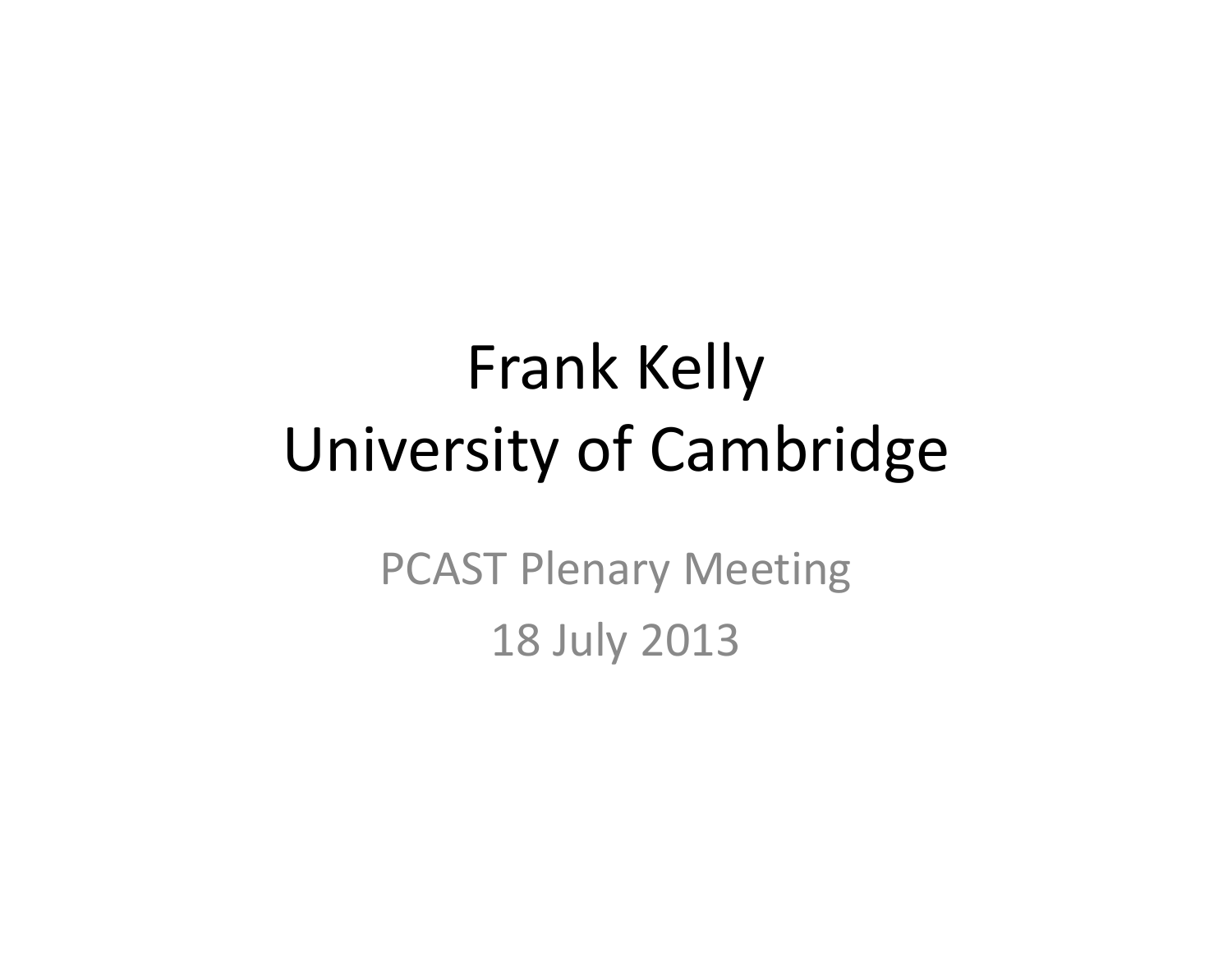### **Deloitte.**

### **Measuring the Economic Benefits of Mathematical Science Research in the UK**

**Final Report** 



November 2012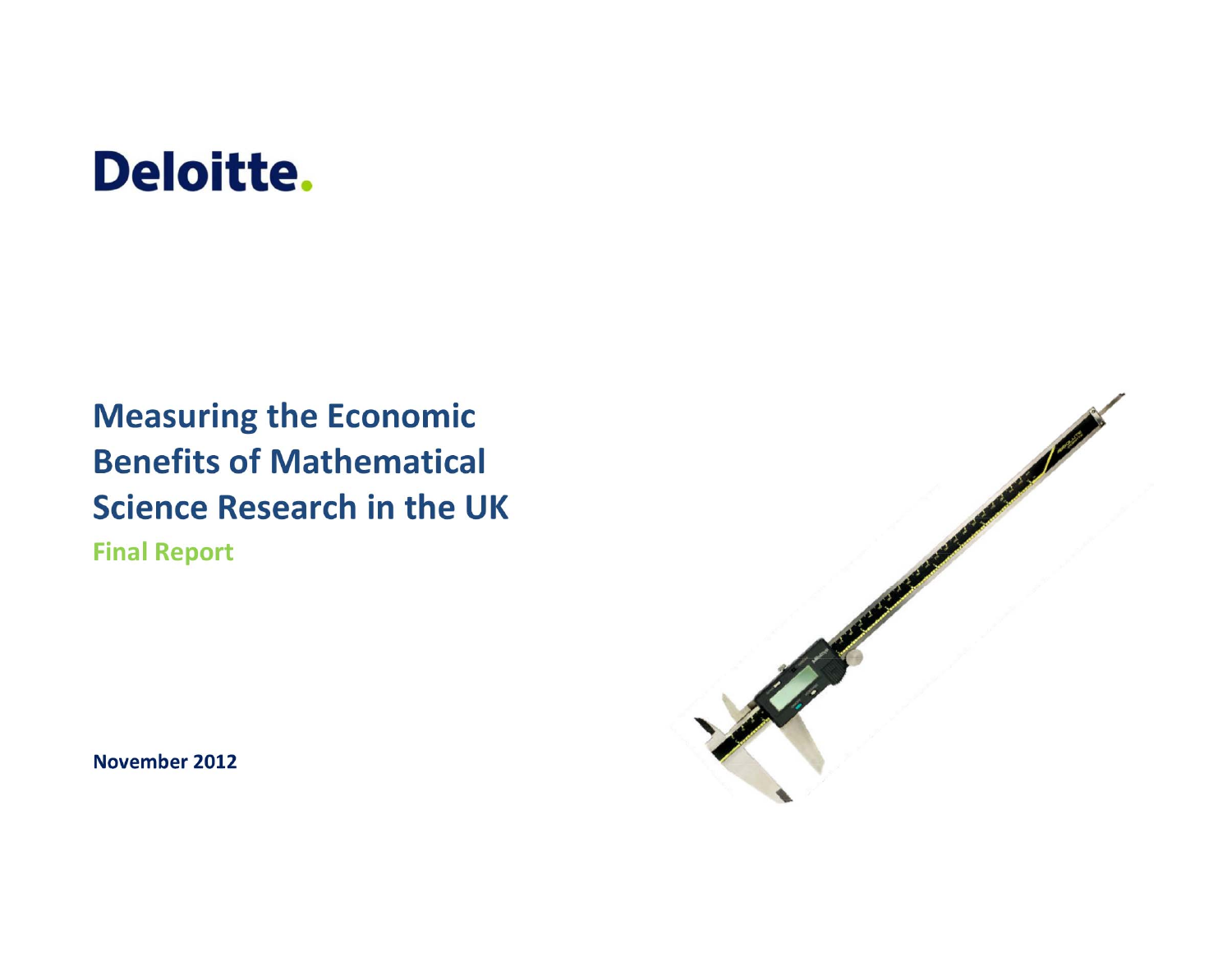## Deloitte Report

Funded by the Engineering and Physical Sciences Research Council (EPSRC)

Report looked at mathematical science occupations, defined as occupations which either entail mathematical science research or which use tools and techniques derived from mathematical science research.

Estimates the contribution of mathematical science to the UK economy in 2010 to be quite remarkable: 2.8 million in employment terms (around 10 per cent of all jobs in the UK) and £208 billion in terms of Gross Value Added (around 16 per cent of total UK GVA).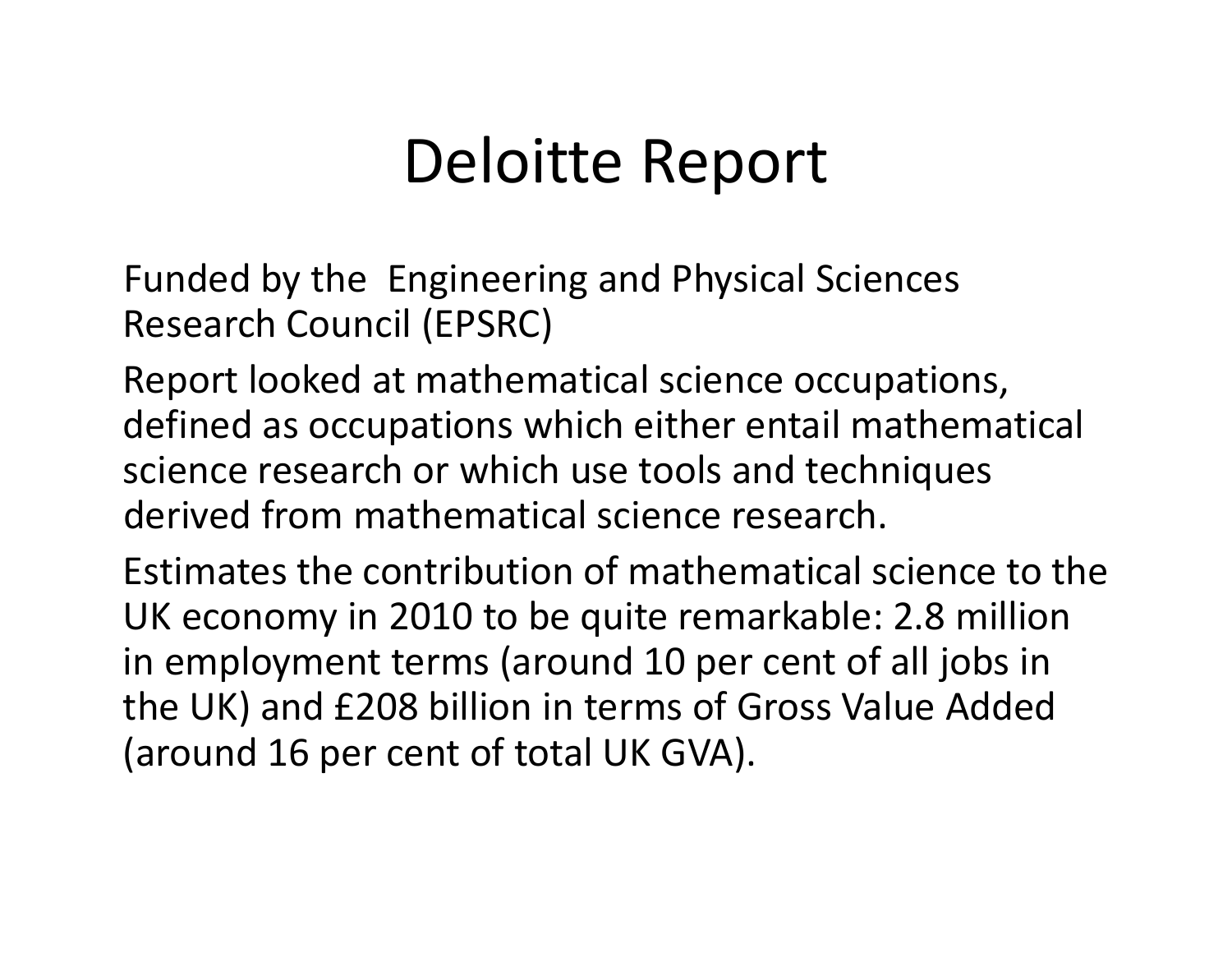#### Figure 4.1.1: Top 20 sectors for direct employment in the UK, 2010



Source: Deloitte using ONS data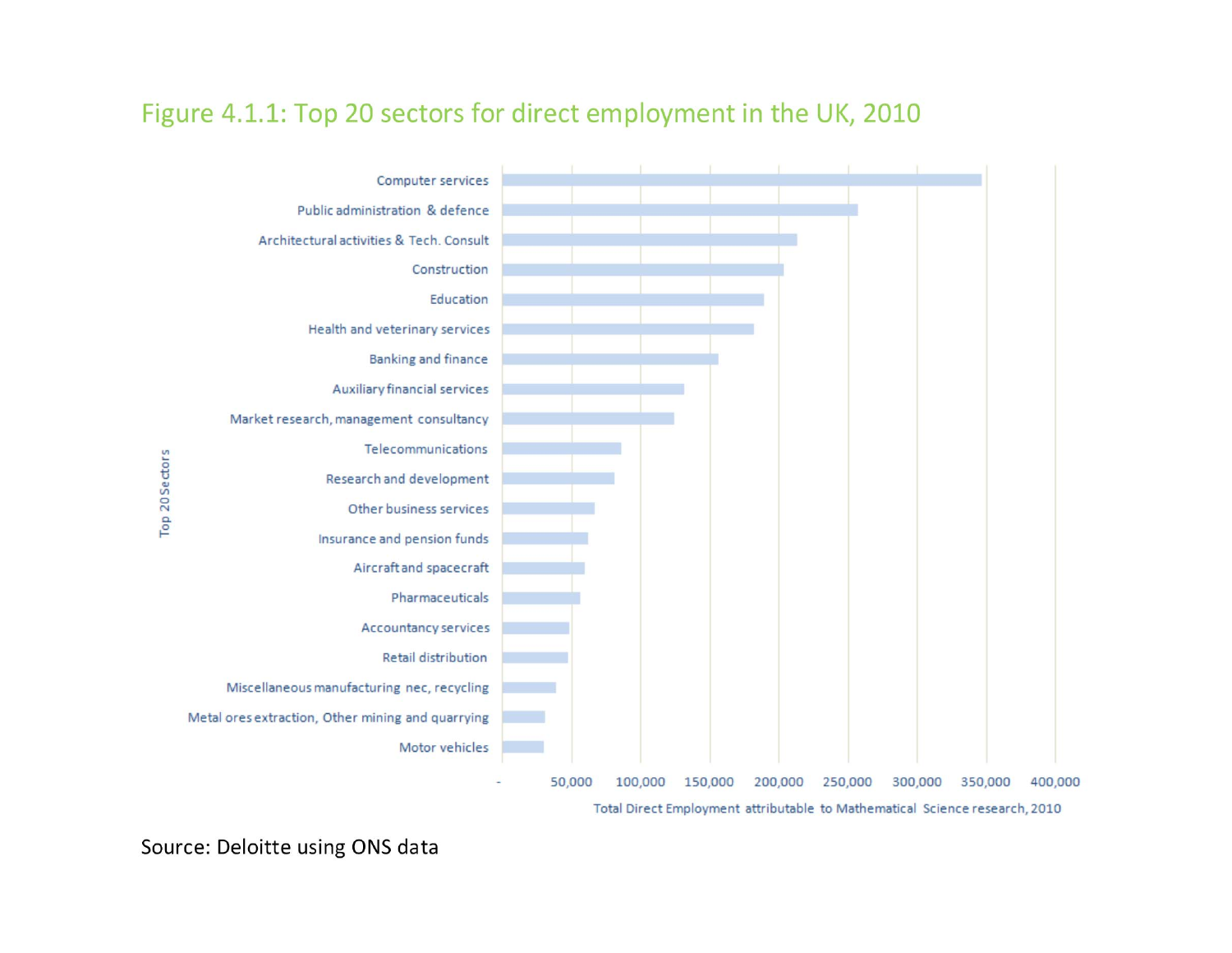#### Figure 4.2.1: Top 20 sectors for direct mathematical science GVA in the UK, 2010,  $f<sub>m</sub>$



Total Direct Gross Value Added attributable to Mathematical Science research, 2010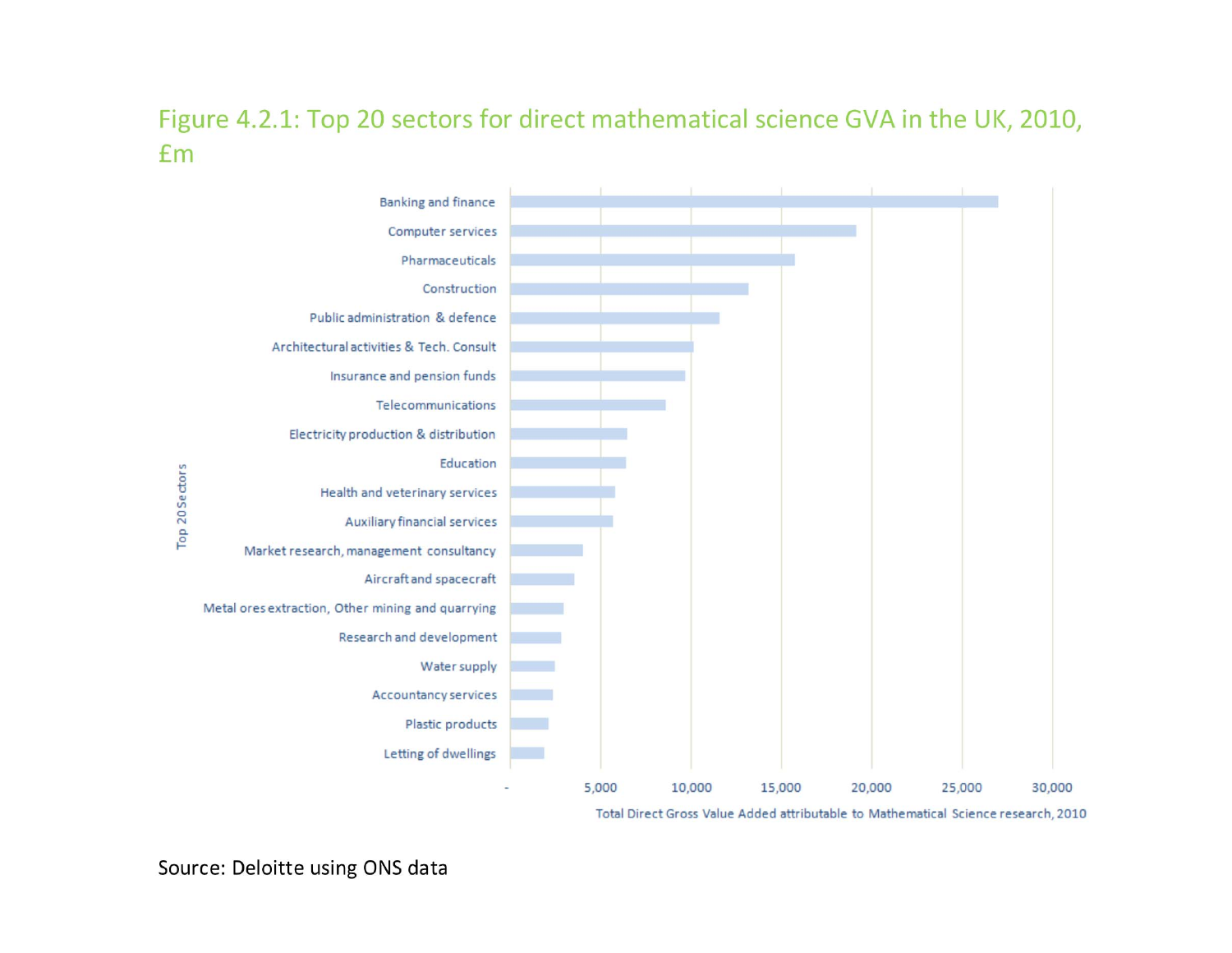## Mathematical sciences graduates are in high demand

| <b>Subject</b>               | <b>First degree</b> | Postgraduate (ex PGCE) |
|------------------------------|---------------------|------------------------|
| <b>Biological Sciences</b>   | £16,500             | £22,500                |
| <b>Physical Sciences</b>     | £19,000             | £24,000                |
| <b>Computer Science</b>      | £21,000             | £24,000                |
| Engineering & technology     | £23,000             | £25,500                |
| <b>Mathematical Sciences</b> | £22,500             | £27,000                |

#### **Table 2: average salary of undergraduates and postgraduates six months after graduation in 2007/08 5**

Source: One Step Beyond: Making the most of postgraduate education (March 2010), (Smith Report)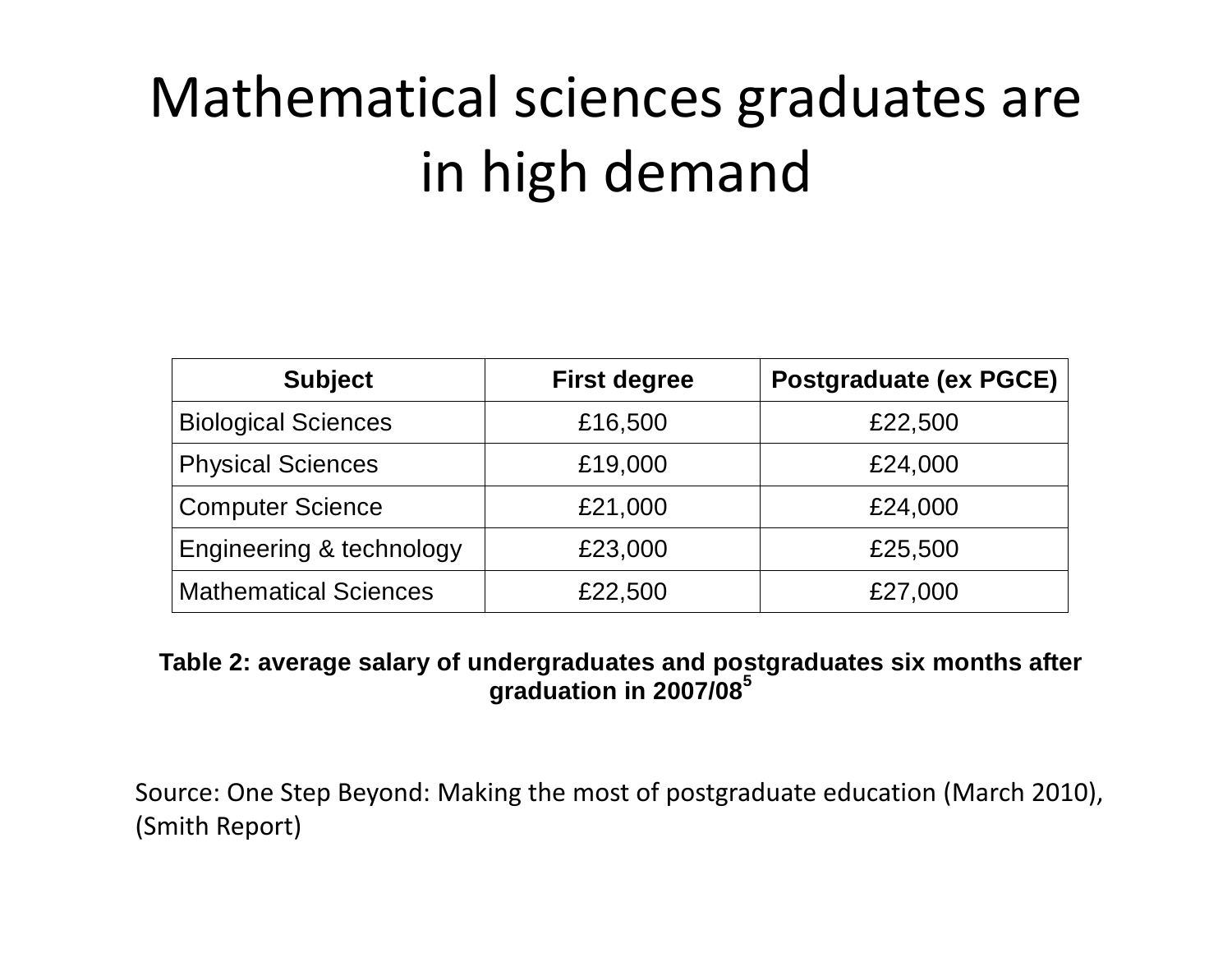

Figure 1: number of first degree qualifications obtained by students at universities in mathematics, physics (including astronomy) and chemistry from 1985/86 to 2008/09. The data up to 1993/94 relates to universities only and does not contain any data for polytechnics (shown by the vertical dotted line)<sup>6</sup>

Source:Higher Education Statistics Agency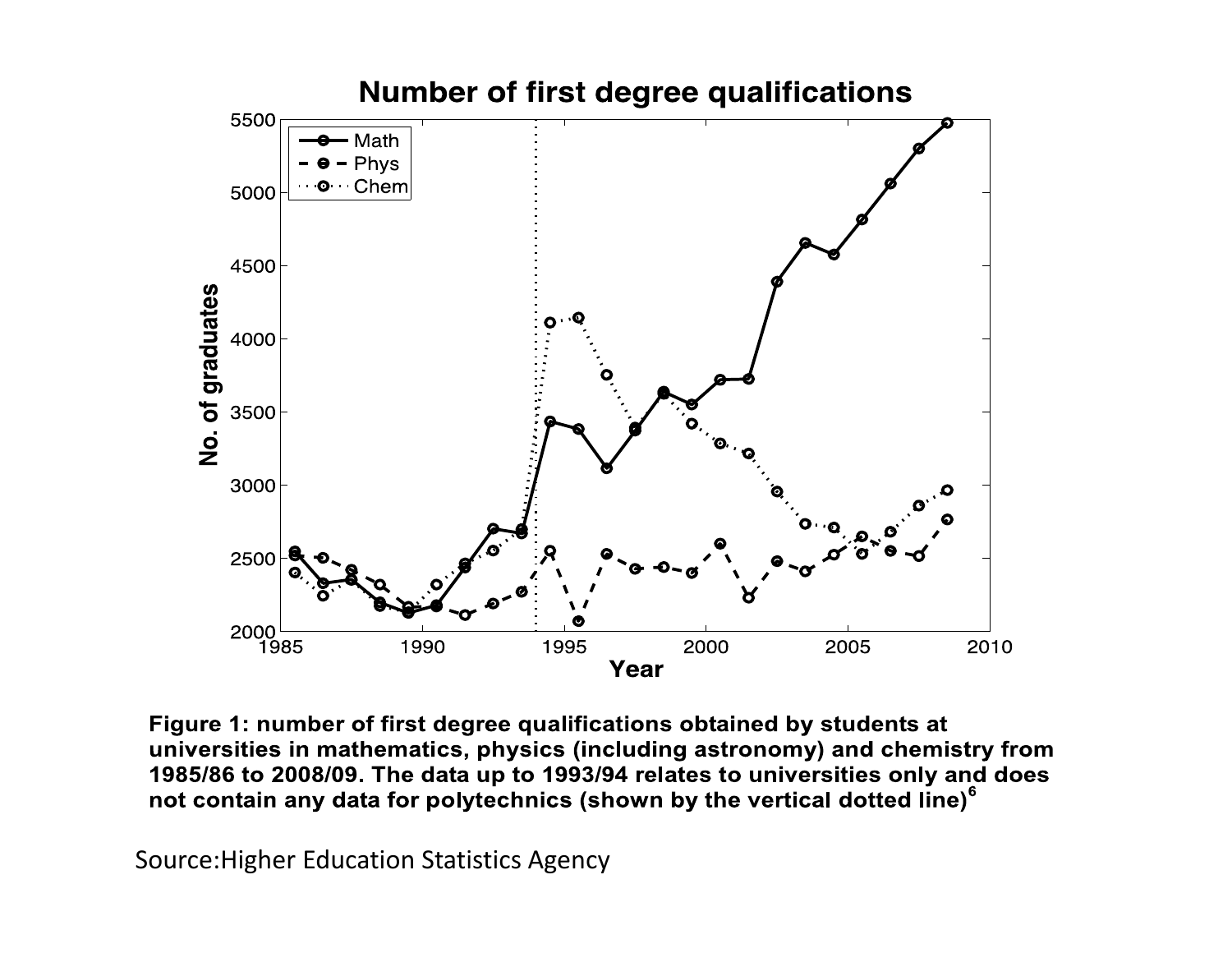### Severe lack of qualified mathematics teachers



Figure 2: cumulative shortfall in meeting mathematics recruitment targets, 2000/01 to 2007/08 $^{\circ}$ 

Source: The Scientific Century: securing our future prosperity, The Royal Society, 2010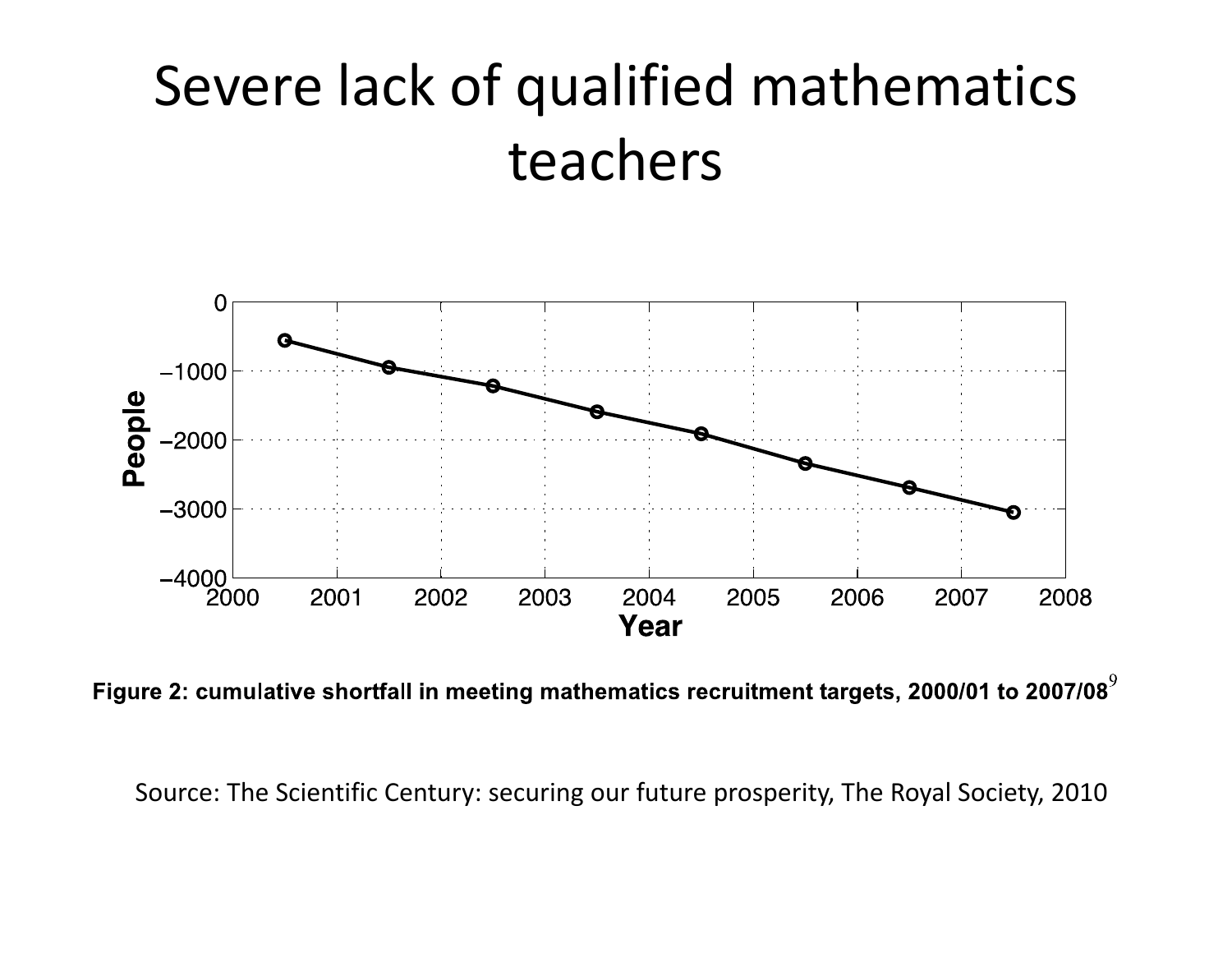## Message: beautiful and useful

"The flow of trained mathematical scientists into other disciplines and into the industries of the future is critical to the UK's economic growth prospects, as whole sectors of the economy are transformed by new, essentially mathematical, technologies.

"Young people with an aptitude and interest in the subject will find University Mathematics and Statistics to be beautiful, challenging and extraordinarily stimulating. "They should be reassured that, in addition, it is a subject which underpins our 21st century technology, economy and society, and that the demand for trained mathematical scientists is exceptionally high."